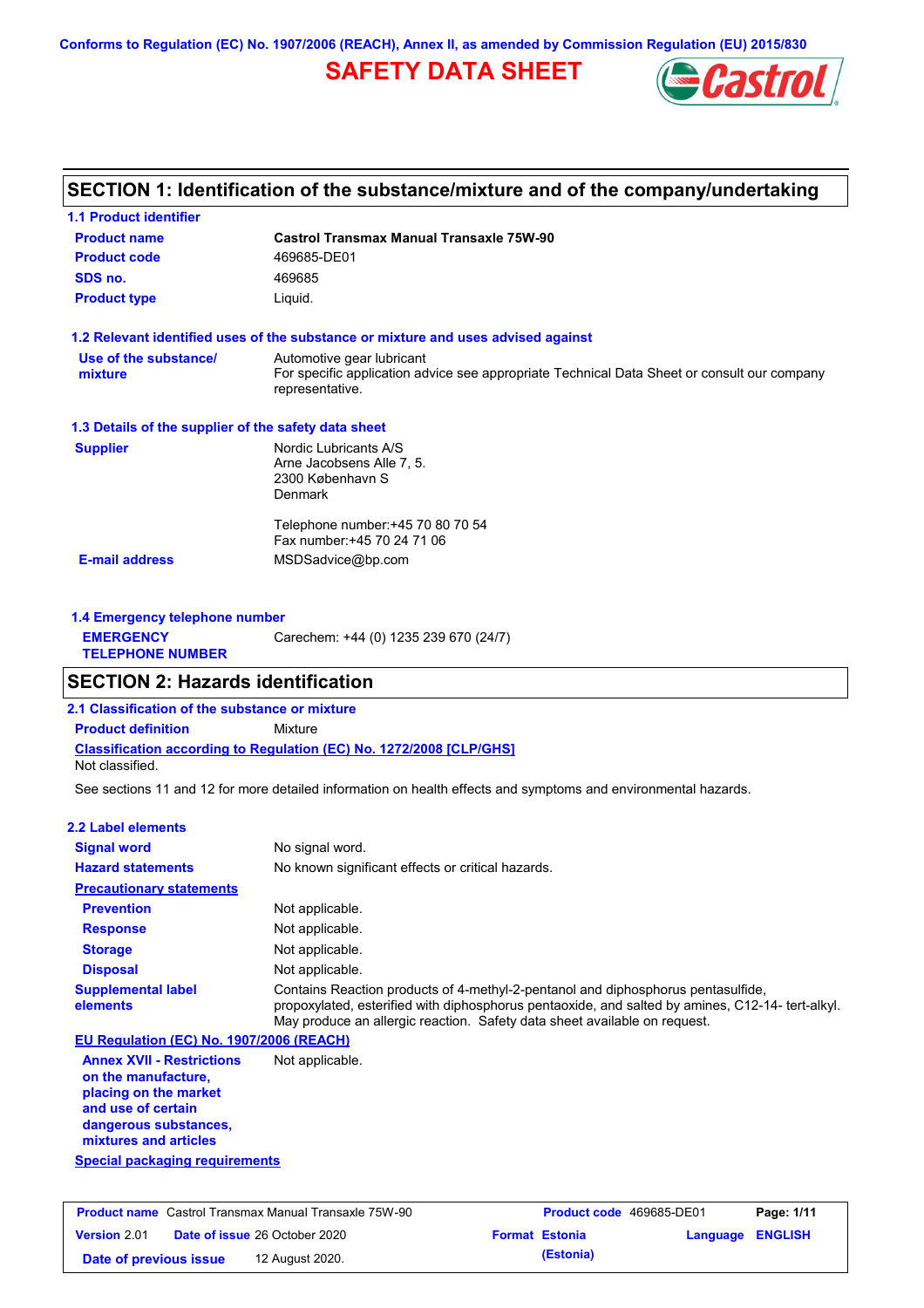# **SECTION 2: Hazards identification**

| <b>Containers to be fitted</b><br>with child-resistant<br>fastenings                                                     | Not applicable.                                                                                               |
|--------------------------------------------------------------------------------------------------------------------------|---------------------------------------------------------------------------------------------------------------|
| <b>Tactile warning of danger</b>                                                                                         | Not applicable.                                                                                               |
| 2.3 Other hazards                                                                                                        |                                                                                                               |
| <b>Results of PBT and vPvB</b><br>assessment                                                                             | Product does not meet the criteria for PBT or vPvB according to Regulation (EC) No. 1907/2006,<br>Annex XIII. |
| <b>Product meets the criteria</b><br>for PBT or vPvB according<br>to Regulation (EC) No.<br><b>1907/2006, Annex XIII</b> | This mixture does not contain any substances that are assessed to be a PBT or a vPvB.                         |
| Other hazards which do<br>not result in classification                                                                   | Defatting to the skin.                                                                                        |

# **SECTION 3: Composition/information on ingredients**

### **3.2 Mixtures**

Mixture **Product definition**

Synthetic base stock. Proprietary performance additives.

| <b>Product/ingredient</b><br>name                             | <b>Identifiers</b>                                                                   | $\%$      | <b>Regulation (EC) No.</b><br>1272/2008 [CLP] | <b>Type</b> |
|---------------------------------------------------------------|--------------------------------------------------------------------------------------|-----------|-----------------------------------------------|-------------|
| 1-Decene, homopolymer,<br>hydrogenated                        | REACH #: 01-2119486452-34<br>EC: 500-183-1<br>CAS: 68037-01-4                        | 225 - ≤50 | Asp. Tox. 1, H304                             | $[1]$       |
| Dec-1-ene, trimers, hydrogenated                              | REACH #: 01-2119493949-12<br>$EC: 500-393-3$<br>CAS: 157707-86-3                     | 225 - ≤50 | Asp. Tox. 1, H304                             | $[1]$       |
| Distillates (petroleum), solvent-<br>dewaxed heavy paraffinic | REACH #: 01-2119471299-27<br>EC: 265-169-7<br>CAS: 64742-65-0<br>Index: 649-474-00-6 | ≤10       | Asp. Tox. 1, H304                             | $[1]$       |

**See Section 16 for the full text of the H statements declared above.**

Type

[1] Substance classified with a health or environmental hazard

[2] Substance with a workplace exposure limit

[3] Substance meets the criteria for PBT according to Regulation (EC) No. 1907/2006, Annex XIII

[4] Substance meets the criteria for vPvB according to Regulation (EC) No. 1907/2006, Annex XIII

[5] Substance of equivalent concern

[6] Additional disclosure due to company policy

Occupational exposure limits, if available, are listed in Section 8.

### **SECTION 4: First aid measures**

### **4.1 Description of first aid measures**

| Eye contact                       | In case of contact, immediately flush eyes with plenty of water for at least 15 minutes. Eyelids<br>should be held away from the eyeball to ensure thorough rinsing. Check for and remove any<br>contact lenses. Get medical attention. |
|-----------------------------------|-----------------------------------------------------------------------------------------------------------------------------------------------------------------------------------------------------------------------------------------|
| <b>Skin contact</b>               | Wash skin thoroughly with soap and water or use recognised skin cleanser. Remove<br>contaminated clothing and shoes. Wash clothing before reuse. Clean shoes thoroughly before<br>reuse. Get medical attention if irritation develops.  |
| <b>Inhalation</b>                 | If inhaled, remove to fresh air. Get medical attention if symptoms occur.                                                                                                                                                               |
| <b>Ingestion</b>                  | Do not induce vomiting unless directed to do so by medical personnel. Get medical attention if<br>symptoms occur.                                                                                                                       |
| <b>Protection of first-aiders</b> | No action shall be taken involving any personal risk or without suitable training.                                                                                                                                                      |

#### **4.2 Most important symptoms and effects, both acute and delayed**

See Section 11 for more detailed information on health effects and symptoms.

## **Potential acute health effects**

| <b>Inhalation</b>      | pressure.                                                    | <u>I Olgilliai acult Ilgailli Gilgcis</u><br>Vapour inhalation under ambient conditions is not normally a problem due to low vapour |                                 |                         |  |  |
|------------------------|--------------------------------------------------------------|-------------------------------------------------------------------------------------------------------------------------------------|---------------------------------|-------------------------|--|--|
|                        | <b>Product name</b> Castrol Transmax Manual Transaxle 75W-90 |                                                                                                                                     | <b>Product code</b> 469685-DE01 | Page: 2/11              |  |  |
| Version 2.01           | <b>Date of issue 26 October 2020</b>                         | <b>Format Estonia</b>                                                                                                               |                                 | <b>Language ENGLISH</b> |  |  |
| Date of previous issue | 12 August 2020.                                              | (Estonia)                                                                                                                           |                                 |                         |  |  |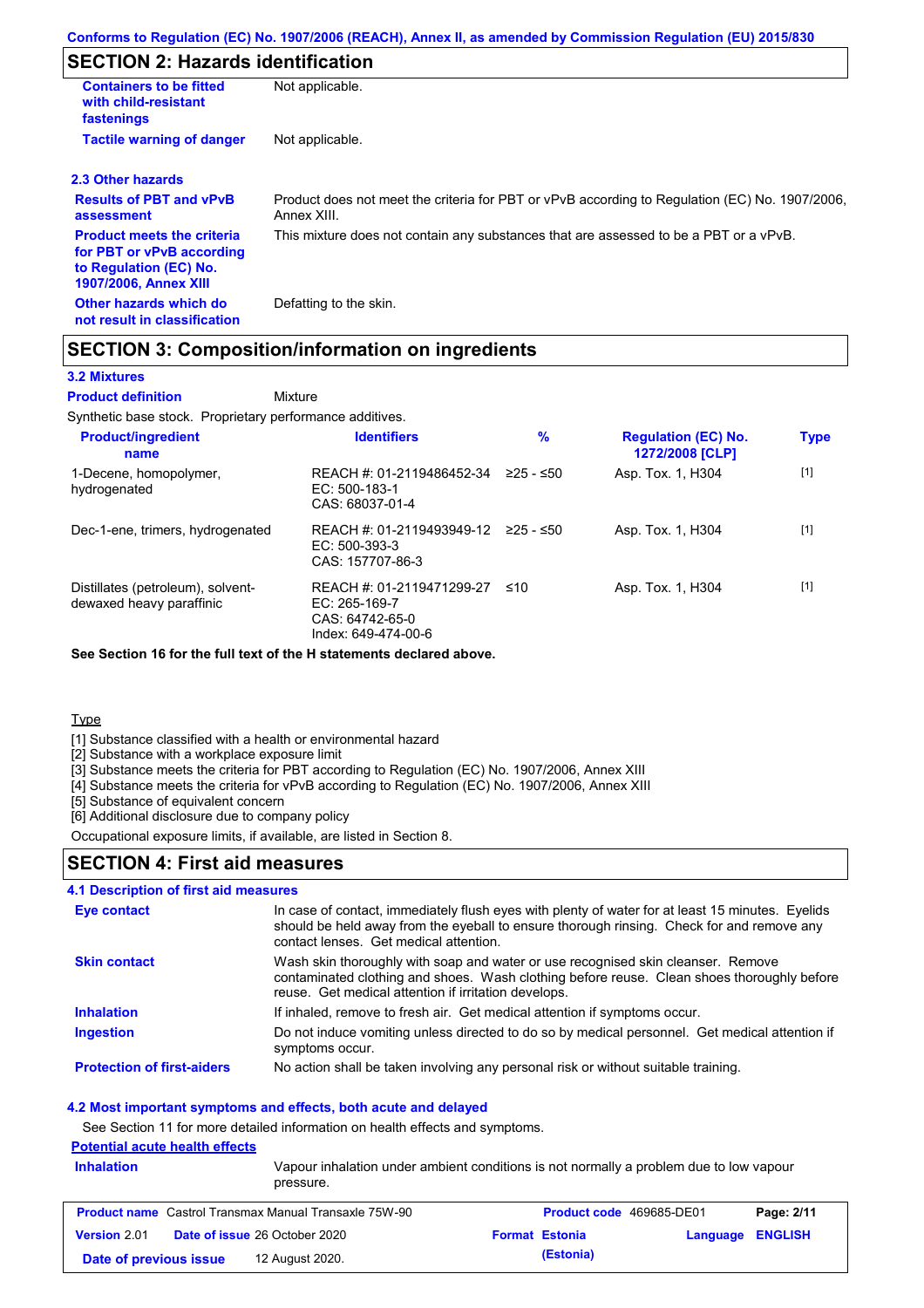### **Conforms to Regulation (EC) No. 1907/2006 (REACH), Annex II, as amended by Commission Regulation (EU) 2015/830**

# **SECTION 4: First aid measures**

| <b>Ingestion</b>    | No known significant effects or critical hazards.                                                                 |
|---------------------|-------------------------------------------------------------------------------------------------------------------|
| <b>Skin contact</b> | Defatting to the skin. May cause skin dryness and irritation.                                                     |
| <b>Eye contact</b>  | No known significant effects or critical hazards.                                                                 |
|                     | Delayed and immediate effects as well as chronic effects from short and long-term exposure                        |
| <b>Inhalation</b>   | Overexposure to the inhalation of airborne droplets or aerosols may cause irritation of the<br>respiratory tract. |
| <b>Ingestion</b>    | Ingestion of large quantities may cause nausea and diarrhoea.                                                     |
| <b>Skin contact</b> | Prolonged or repeated contact can defat the skin and lead to irritation and/or dermatitis.                        |
| <b>Eye contact</b>  | Potential risk of transient stinging or redness if accidental eye contact occurs.                                 |
|                     |                                                                                                                   |

# **4.3 Indication of any immediate medical attention and special treatment needed<br>Notes to physician** Treatment should in general be symptomatic and directed to relieving

| Treatment should in general be symptomatic and directed to relieving any effects.<br><b>Notes to physician</b> |                                                                                                                                                                                                                                                                                                                                                                   |  |  |  |
|----------------------------------------------------------------------------------------------------------------|-------------------------------------------------------------------------------------------------------------------------------------------------------------------------------------------------------------------------------------------------------------------------------------------------------------------------------------------------------------------|--|--|--|
| <b>SECTION 5: Firefighting measures</b>                                                                        |                                                                                                                                                                                                                                                                                                                                                                   |  |  |  |
| 5.1 Extinguishing media                                                                                        |                                                                                                                                                                                                                                                                                                                                                                   |  |  |  |
| <b>Suitable extinguishing</b><br>media                                                                         | In case of fire, use foam, dry chemical or carbon dioxide extinguisher or spray.                                                                                                                                                                                                                                                                                  |  |  |  |
| <b>Unsuitable extinguishing</b><br>media                                                                       | Do not use water jet. The use of a water jet may cause the fire to spread by splashing the<br>burning product.                                                                                                                                                                                                                                                    |  |  |  |
| 5.2 Special hazards arising from the substance or mixture                                                      |                                                                                                                                                                                                                                                                                                                                                                   |  |  |  |
| <b>Hazards from the</b><br>substance or mixture                                                                | In a fire or if heated, a pressure increase will occur and the container may burst.                                                                                                                                                                                                                                                                               |  |  |  |
| <b>Hazardous combustion</b><br>products                                                                        | Combustion products may include the following:<br>carbon oxides (CO, CO <sub>2</sub> ) (carbon monoxide, carbon dioxide)                                                                                                                                                                                                                                          |  |  |  |
| 5.3 Advice for firefighters                                                                                    |                                                                                                                                                                                                                                                                                                                                                                   |  |  |  |
| <b>Special precautions for</b><br>fire-fighters                                                                | No action shall be taken involving any personal risk or without suitable training. Promptly<br>isolate the scene by removing all persons from the vicinity of the incident if there is a fire.                                                                                                                                                                    |  |  |  |
| <b>Special protective</b><br>equipment for fire-fighters                                                       | Fire-fighters should wear appropriate protective equipment and self-contained breathing<br>apparatus (SCBA) with a full face-piece operated in positive pressure mode. Clothing for fire-<br>fighters (including helmets, protective boots and gloves) conforming to European standard EN<br>469 will provide a basic level of protection for chemical incidents. |  |  |  |

# **SECTION 6: Accidental release measures**

|                                                          | 6.1 Personal precautions, protective equipment and emergency procedures                                                                                                                                                                                                                                                                                                                        |
|----------------------------------------------------------|------------------------------------------------------------------------------------------------------------------------------------------------------------------------------------------------------------------------------------------------------------------------------------------------------------------------------------------------------------------------------------------------|
| For non-emergency<br>personnel                           | No action shall be taken involving any personal risk or without suitable training. Evacuate<br>surrounding areas. Keep unnecessary and unprotected personnel from entering. Do not touch<br>or walk through spilt material. Floors may be slippery; use care to avoid falling. Put on<br>appropriate personal protective equipment.                                                            |
| For emergency responders                                 | If specialised clothing is required to deal with the spillage, take note of any information in<br>Section 8 on suitable and unsuitable materials. See also the information in "For non-<br>emergency personnel".                                                                                                                                                                               |
| <b>6.2 Environmental</b><br>precautions                  | Avoid dispersal of spilt material and runoff and contact with soil, waterways, drains and sewers.<br>Inform the relevant authorities if the product has caused environmental pollution (sewers,<br>waterways, soil or air).                                                                                                                                                                    |
| 6.3 Methods and material for containment and cleaning up |                                                                                                                                                                                                                                                                                                                                                                                                |
| <b>Small spill</b>                                       | Stop leak if without risk. Move containers from spill area. Absorb with an inert material and<br>place in an appropriate waste disposal container. Dispose of via a licensed waste disposal<br>contractor.                                                                                                                                                                                     |
| Large spill                                              | Stop leak if without risk. Move containers from spill area. Prevent entry into sewers, water<br>courses, basements or confined areas. Contain and collect spillage with non-combustible.<br>absorbent material e.g. sand, earth, vermiculite or diatomaceous earth and place in container<br>for disposal according to local regulations. Dispose of via a licensed waste disposal contractor. |

| <b>Product name</b> Castrol Transmax Manual Transaxle 75W-90 |  |                                      | Product code 469685-DE01 |                       | Page: 3/11              |  |
|--------------------------------------------------------------|--|--------------------------------------|--------------------------|-----------------------|-------------------------|--|
| Version 2.01                                                 |  | <b>Date of issue 26 October 2020</b> |                          | <b>Format Estonia</b> | <b>Language ENGLISH</b> |  |
| Date of previous issue                                       |  | 12 August 2020.                      |                          | (Estonia)             |                         |  |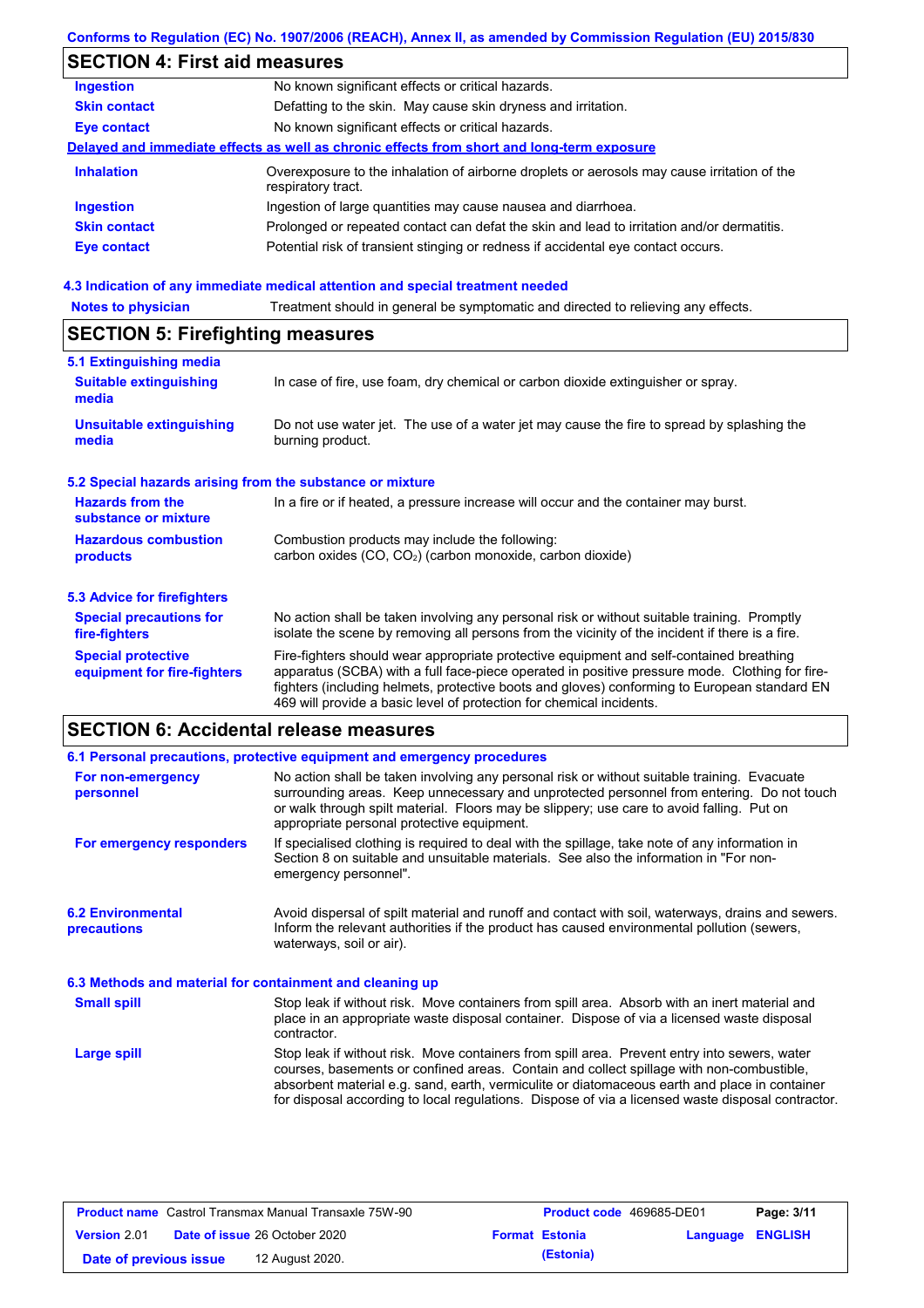### **SECTION 6: Accidental release measures**

| 6.4 Reference to other | See Section 1 for emergency contact information.                            |
|------------------------|-----------------------------------------------------------------------------|
| sections               | See Section 5 for firefighting measures.                                    |
|                        | See Section 8 for information on appropriate personal protective equipment. |
|                        | See Section 12 for environmental precautions.                               |
|                        | See Section 13 for additional waste treatment information.                  |

## **SECTION 7: Handling and storage**

| 7.1 Precautions for safe handling                                                    |                                                                                                                                                                                                                                                                                                                                                                                                                                                                                          |
|--------------------------------------------------------------------------------------|------------------------------------------------------------------------------------------------------------------------------------------------------------------------------------------------------------------------------------------------------------------------------------------------------------------------------------------------------------------------------------------------------------------------------------------------------------------------------------------|
| <b>Protective measures</b>                                                           | Put on appropriate personal protective equipment.                                                                                                                                                                                                                                                                                                                                                                                                                                        |
| <b>Advice on general</b><br>occupational hygiene                                     | Eating, drinking and smoking should be prohibited in areas where this material is handled,<br>stored and processed. Wash thoroughly after handling. Remove contaminated clothing and<br>protective equipment before entering eating areas. See also Section 8 for additional<br>information on hygiene measures.                                                                                                                                                                         |
| <b>7.2 Conditions for safe</b><br>storage, including any<br><i>incompatibilities</i> | Store in accordance with local regulations. Store in a dry, cool and well-ventilated area, away<br>from incompatible materials (see Section 10). Keep away from heat and direct sunlight. Keep<br>container tightly closed and sealed until ready for use. Containers that have been opened must<br>be carefully resealed and kept upright to prevent leakage. Store and use only in equipment/<br>containers designed for use with this product. Do not store in unlabelled containers. |
| <b>Not suitable</b>                                                                  | Prolonged exposure to elevated temperature.                                                                                                                                                                                                                                                                                                                                                                                                                                              |
| 7.3 Specific end use(s)                                                              |                                                                                                                                                                                                                                                                                                                                                                                                                                                                                          |
| <b>Recommendations</b>                                                               | See section 1.2 and Exposure scenarios in annex, if applicable.                                                                                                                                                                                                                                                                                                                                                                                                                          |
|                                                                                      | CECTICH 0. Evening controlate and probable attack                                                                                                                                                                                                                                                                                                                                                                                                                                        |

### **SECTION 8: Exposure controls/personal protection**

#### **8.1 Control parameters**

#### **Occupational exposure limits**

Whilst specific OELs for certain components may be shown in this section, other components may be present in any mist, vapour or dust produced. Therefore, the specific OELs may not be applicable to the product as a whole and are provided for guidance only.

**Recommended monitoring procedures**

If this product contains ingredients with exposure limits, personal, workplace atmosphere or biological monitoring may be required to determine the effectiveness of the ventilation or other control measures and/or the necessity to use respiratory protective equipment. Reference should be made to monitoring standards, such as the following: European Standard EN 689 (Workplace atmospheres - Guidance for the assessment of exposure by inhalation to chemical agents for comparison with limit values and measurement strategy) European Standard EN 14042 (Workplace atmospheres - Guide for the application and use of procedures for the assessment of exposure to chemical and biological agents) European Standard EN 482 (Workplace atmospheres - General requirements for the performance of procedures for the measurement of chemical agents) Reference to national guidance documents for methods for the determination of hazardous substances will also be required.

### **Derived No Effect Level**

No DNELs/DMELs available.

#### **Predicted No Effect Concentration**

No PNECs available

| <b>Appropriate engineering</b><br><b>controls</b>            | Provide exhaust ventilation or other engineering controls to keep the relevant airborne<br>concentrations below their respective occupational exposure limits.<br>All activities involving chemicals should be assessed for their risks to health, to ensure<br>exposures are adequately controlled. Personal protective equipment should only be considered<br>after other forms of control measures (e.g. engineering controls) have been suitably evaluated.<br>Personal protective equipment should conform to appropriate standards, be suitable for use, be<br>kept in good condition and properly maintained.<br>Your supplier of personal protective equipment should be consulted for advice on selection and<br>appropriate standards. For further information contact your national organisation for standards.<br>The final choice of protective equipment will depend upon a risk assessment. It is important to<br>ensure that all items of personal protective equipment are compatible. |                                 |          |                |
|--------------------------------------------------------------|---------------------------------------------------------------------------------------------------------------------------------------------------------------------------------------------------------------------------------------------------------------------------------------------------------------------------------------------------------------------------------------------------------------------------------------------------------------------------------------------------------------------------------------------------------------------------------------------------------------------------------------------------------------------------------------------------------------------------------------------------------------------------------------------------------------------------------------------------------------------------------------------------------------------------------------------------------------------------------------------------------|---------------------------------|----------|----------------|
| <b>Individual protection measures</b>                        |                                                                                                                                                                                                                                                                                                                                                                                                                                                                                                                                                                                                                                                                                                                                                                                                                                                                                                                                                                                                         |                                 |          |                |
| <b>Hygiene measures</b>                                      | Wash hands, forearms and face thoroughly after handling chemical products, before eating,<br>smoking and using the lavatory and at the end of the working period. Ensure that eyewash<br>stations and safety showers are close to the workstation location.                                                                                                                                                                                                                                                                                                                                                                                                                                                                                                                                                                                                                                                                                                                                             |                                 |          |                |
| <b>Respiratory protection</b>                                |                                                                                                                                                                                                                                                                                                                                                                                                                                                                                                                                                                                                                                                                                                                                                                                                                                                                                                                                                                                                         |                                 |          |                |
| <b>Product name</b> Castrol Transmax Manual Transaxle 75W-90 |                                                                                                                                                                                                                                                                                                                                                                                                                                                                                                                                                                                                                                                                                                                                                                                                                                                                                                                                                                                                         | <b>Product code</b> 469685-DE01 |          | Page: 4/11     |
| <b>Version 2.01</b>                                          | <b>Date of issue 26 October 2020</b>                                                                                                                                                                                                                                                                                                                                                                                                                                                                                                                                                                                                                                                                                                                                                                                                                                                                                                                                                                    | <b>Format Estonia</b>           | Language | <b>ENGLISH</b> |

**Date of previous issue (Estonia)** 12 August 2020.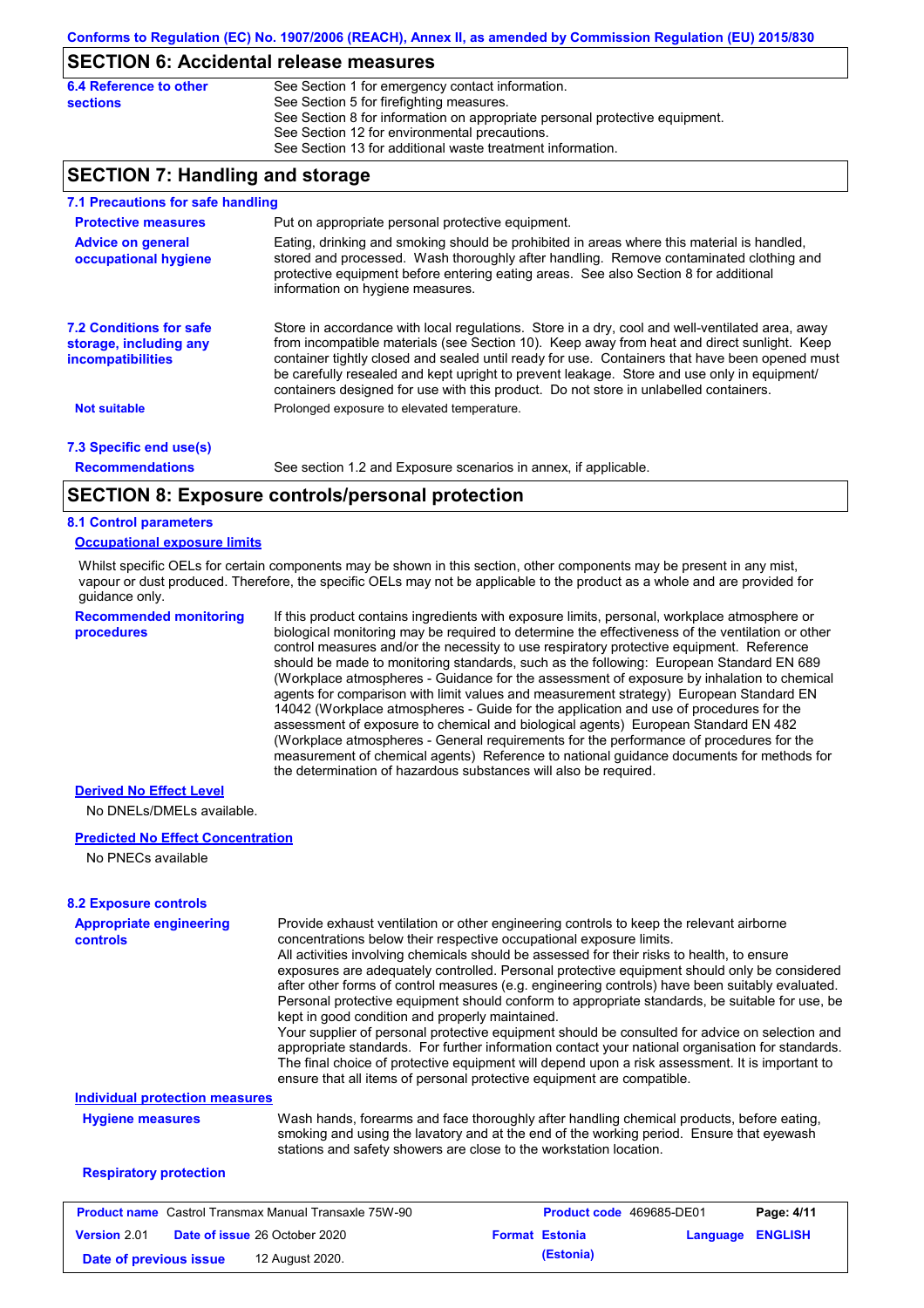# **SECTION 8: Exposure controls/personal protection**

|                            | In case of insufficient ventilation, wear suitable respiratory equipment.<br>The correct choice of respiratory protection depends upon the chemicals being handled, the<br>conditions of work and use, and the condition of the respiratory equipment. Safety procedures<br>should be developed for each intended application. Respiratory protection equipment should<br>therefore be chosen in consultation with the supplier/manufacturer and with a full assessment<br>of the working conditions.                                                                                                                                             |
|----------------------------|---------------------------------------------------------------------------------------------------------------------------------------------------------------------------------------------------------------------------------------------------------------------------------------------------------------------------------------------------------------------------------------------------------------------------------------------------------------------------------------------------------------------------------------------------------------------------------------------------------------------------------------------------|
| <b>Eye/face protection</b> | Safety glasses with side shields.                                                                                                                                                                                                                                                                                                                                                                                                                                                                                                                                                                                                                 |
| <b>Skin protection</b>     |                                                                                                                                                                                                                                                                                                                                                                                                                                                                                                                                                                                                                                                   |
| <b>Hand protection</b>     | <b>General Information:</b>                                                                                                                                                                                                                                                                                                                                                                                                                                                                                                                                                                                                                       |
|                            | Because specific work environments and material handling practices vary, safety procedures<br>should be developed for each intended application. The correct choice of protective gloves<br>depends upon the chemicals being handled, and the conditions of work and use. Most gloves<br>provide protection for only a limited time before they must be discarded and replaced (even the<br>best chemically resistant gloves will break down after repeated chemical exposures).                                                                                                                                                                  |
|                            | Gloves should be chosen in consultation with the supplier / manufacturer and taking account of<br>a full assessment of the working conditions.                                                                                                                                                                                                                                                                                                                                                                                                                                                                                                    |
|                            | Recommended: Nitrile gloves.<br><b>Breakthrough time:</b>                                                                                                                                                                                                                                                                                                                                                                                                                                                                                                                                                                                         |
|                            | Breakthrough time data are generated by glove manufacturers under laboratory test conditions<br>and represent how long a glove can be expected to provide effective permeation resistance. It<br>is important when following breakthrough time recommendations that actual workplace<br>conditions are taken into account. Always consult with your glove supplier for up-to-date<br>technical information on breakthrough times for the recommended glove type.<br>Our recommendations on the selection of gloves are as follows:                                                                                                                |
|                            | Continuous contact:                                                                                                                                                                                                                                                                                                                                                                                                                                                                                                                                                                                                                               |
|                            | Gloves with a minimum breakthrough time of 240 minutes, or >480 minutes if suitable gloves<br>can be obtained.<br>If suitable gloves are not available to offer that level of protection, gloves with shorter<br>breakthrough times may be acceptable as long as appropriate glove maintenance and<br>replacement regimes are determined and adhered to.                                                                                                                                                                                                                                                                                          |
|                            | Short-term / splash protection:                                                                                                                                                                                                                                                                                                                                                                                                                                                                                                                                                                                                                   |
|                            | Recommended breakthrough times as above.<br>It is recognised that for short-term, transient exposures, gloves with shorter breakthrough times<br>may commonly be used. Therefore, appropriate maintenance and replacement regimes must<br>be determined and rigorously followed.                                                                                                                                                                                                                                                                                                                                                                  |
|                            | <b>Glove Thickness:</b>                                                                                                                                                                                                                                                                                                                                                                                                                                                                                                                                                                                                                           |
|                            | For general applications, we recommend gloves with a thickness typically greater than 0.35 mm.                                                                                                                                                                                                                                                                                                                                                                                                                                                                                                                                                    |
|                            | It should be emphasised that glove thickness is not necessarily a good predictor of glove<br>resistance to a specific chemical, as the permeation efficiency of the glove will be dependent<br>on the exact composition of the glove material. Therefore, glove selection should also be based<br>on consideration of the task requirements and knowledge of breakthrough times.<br>Glove thickness may also vary depending on the glove manufacturer, the glove type and the<br>glove model. Therefore, the manufacturers' technical data should always be taken into account<br>to ensure selection of the most appropriate glove for the task. |
|                            | Note: Depending on the activity being conducted, gloves of varying thickness may be required<br>for specific tasks. For example:                                                                                                                                                                                                                                                                                                                                                                                                                                                                                                                  |
|                            | • Thinner gloves (down to 0.1 mm or less) may be required where a high degree of manual<br>dexterity is needed. However, these gloves are only likely to give short duration protection and<br>would normally be just for single use applications, then disposed of.                                                                                                                                                                                                                                                                                                                                                                              |
|                            | • Thicker gloves (up to 3 mm or more) may be required where there is a mechanical (as well<br>as a chemical) risk i.e. where there is abrasion or puncture potential.                                                                                                                                                                                                                                                                                                                                                                                                                                                                             |

| <b>Product name</b> Castrol Transmax Manual Transaxle 75W-90 |  |                                      | <b>Product code</b> 469685-DE01 |                       | Page: 5/11              |  |
|--------------------------------------------------------------|--|--------------------------------------|---------------------------------|-----------------------|-------------------------|--|
| <b>Version 2.01</b>                                          |  | <b>Date of issue 26 October 2020</b> |                                 | <b>Format Estonia</b> | <b>Language ENGLISH</b> |  |
| Date of previous issue                                       |  | 12 August 2020.                      |                                 | (Estonia)             |                         |  |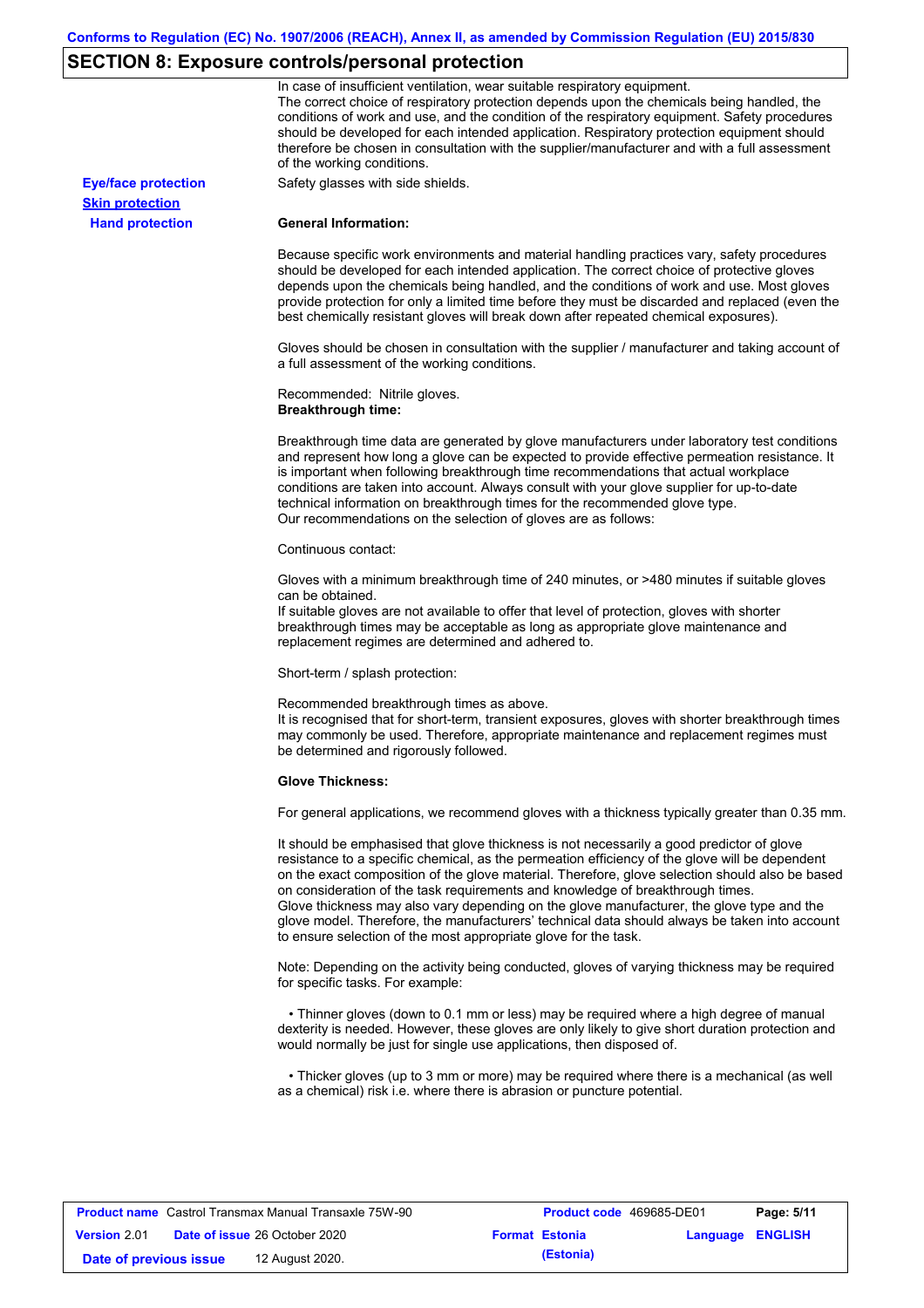# **SECTION 8: Exposure controls/personal protection**

| <b>Skin and body</b>                             | Use of protective clothing is good industrial practice.                                                                                                                                                                                                                                                                                                                                                                                                                                                                                                                                                                    |
|--------------------------------------------------|----------------------------------------------------------------------------------------------------------------------------------------------------------------------------------------------------------------------------------------------------------------------------------------------------------------------------------------------------------------------------------------------------------------------------------------------------------------------------------------------------------------------------------------------------------------------------------------------------------------------------|
|                                                  | Personal protective equipment for the body should be selected based on the task being<br>performed and the risks involved and should be approved by a specialist before handling this<br>product.<br>Cotton or polyester/cotton overalls will only provide protection against light superficial<br>contamination that will not soak through to the skin. Overalls should be laundered on a regular<br>basis. When the risk of skin exposure is high (e.g. when cleaning up spillages or if there is a<br>risk of splashing) then chemical resistant aprons and/or impervious chemical suits and boots<br>will be required. |
| <b>Refer to standards:</b>                       | Respiratory protection: EN 529<br>Gloves: EN 420, EN 374<br>Eye protection: EN 166<br>Filtering half-mask: EN 149<br>Filtering half-mask with valve: EN 405<br>Half-mask: EN 140 plus filter<br>Full-face mask: EN 136 plus filter<br>Particulate filters: EN 143<br>Gas/combined filters: EN 14387                                                                                                                                                                                                                                                                                                                        |
| <b>Environmental exposure</b><br><b>controls</b> | Emissions from ventilation or work process equipment should be checked to ensure they<br>comply with the requirements of environmental protection legislation. In some cases, fume<br>scrubbers, filters or engineering modifications to the process equipment will be necessary to<br>reduce emissions to acceptable levels.                                                                                                                                                                                                                                                                                              |

# **SECTION 9: Physical and chemical properties**

### **9.1 Information on basic physical and chemical properties**

### **9.2 Other information**

No additional information.

| <b>Product name</b> Castrol Transmax Manual Transaxle 75W-90 |  |                                      | <b>Product code</b> 469685-DE01 |                  | Page: 6/11 |
|--------------------------------------------------------------|--|--------------------------------------|---------------------------------|------------------|------------|
| <b>Version 2.01</b>                                          |  | <b>Date of issue 26 October 2020</b> | <b>Format Estonia</b>           | Language ENGLISH |            |
| Date of previous issue                                       |  | 12 August 2020.                      | (Estonia)                       |                  |            |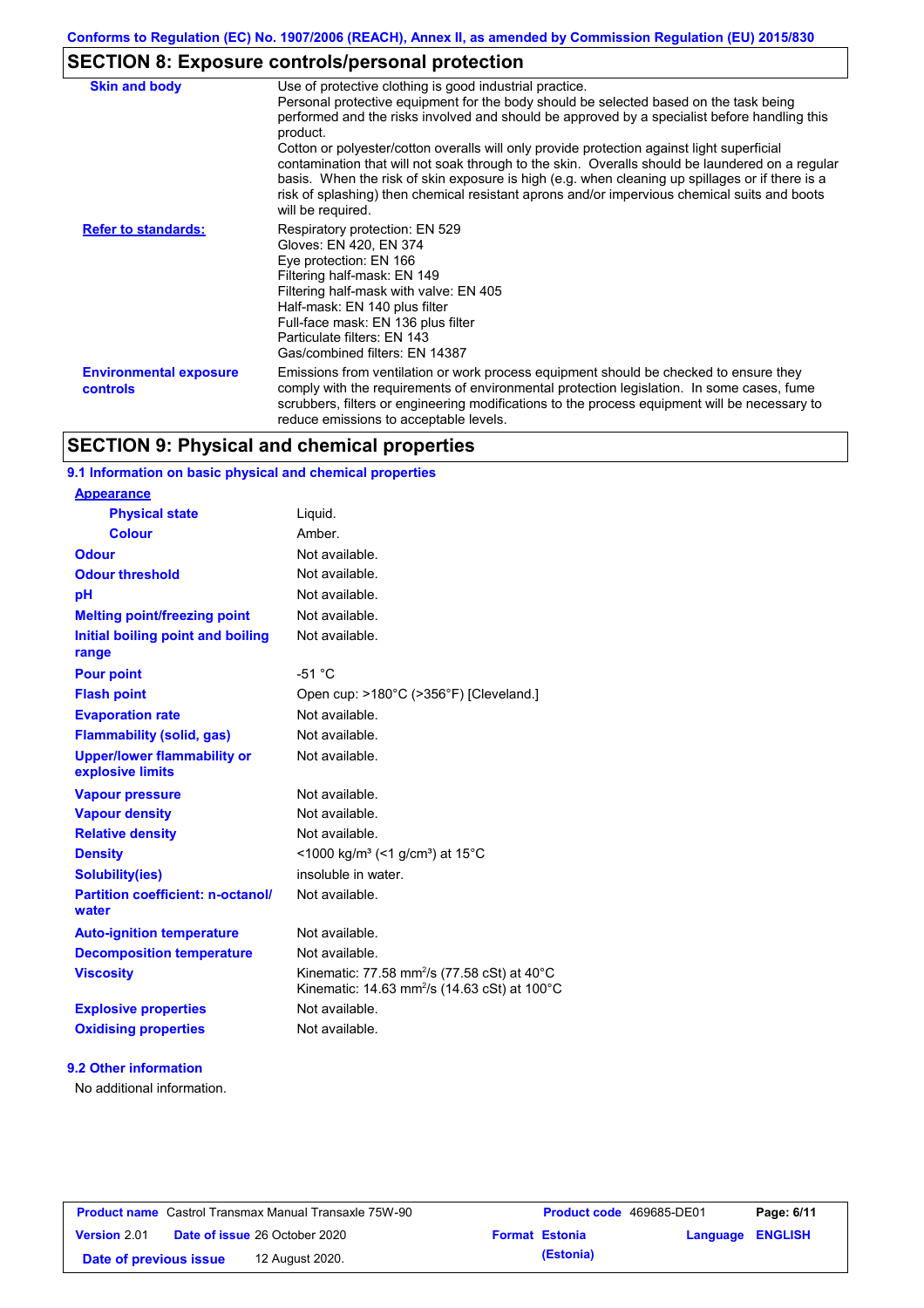| <b>SECTION 10: Stability and reactivity</b>       |                                                                                                                                                                         |  |  |
|---------------------------------------------------|-------------------------------------------------------------------------------------------------------------------------------------------------------------------------|--|--|
| <b>10.1 Reactivity</b>                            | No specific test data available for this product. Refer to Conditions to avoid and Incompatible<br>materials for additional information.                                |  |  |
| <b>10.2 Chemical stability</b>                    | The product is stable.                                                                                                                                                  |  |  |
| <b>10.3 Possibility of</b><br>hazardous reactions | Under normal conditions of storage and use, hazardous reactions will not occur.<br>Under normal conditions of storage and use, hazardous polymerisation will not occur. |  |  |
| <b>10.4 Conditions to avoid</b>                   | Avoid all possible sources of ignition (spark or flame).                                                                                                                |  |  |
| 10.5 Incompatible materials                       | Reactive or incompatible with the following materials: oxidising materials.                                                                                             |  |  |
| <b>10.6 Hazardous</b><br>decomposition products   | Under normal conditions of storage and use, hazardous decomposition products should not be<br>produced.                                                                 |  |  |

# **SECTION 11: Toxicological information**

| 11.1 Information on toxicological effects          |                                                                                                                             |
|----------------------------------------------------|-----------------------------------------------------------------------------------------------------------------------------|
| <b>Acute toxicity estimates</b>                    |                                                                                                                             |
| Not available.                                     |                                                                                                                             |
| <b>Information on likely</b><br>routes of exposure | Routes of entry anticipated: Dermal, Inhalation.                                                                            |
| <b>Potential acute health effects</b>              |                                                                                                                             |
| <b>Inhalation</b>                                  | Vapour inhalation under ambient conditions is not normally a problem due to low vapour<br>pressure.                         |
| <b>Ingestion</b>                                   | No known significant effects or critical hazards.                                                                           |
| <b>Skin contact</b>                                | Defatting to the skin. May cause skin dryness and irritation.                                                               |
| <b>Eye contact</b>                                 | No known significant effects or critical hazards.                                                                           |
|                                                    | Symptoms related to the physical, chemical and toxicological characteristics                                                |
| <b>Inhalation</b>                                  | May be harmful by inhalation if exposure to vapour, mists or fumes resulting from thermal<br>decomposition products occurs. |
| <b>Ingestion</b>                                   | No specific data.                                                                                                           |
| <b>Skin contact</b>                                | Adverse symptoms may include the following:<br>irritation<br>dryness<br>cracking                                            |
| <b>Eye contact</b>                                 | No specific data.                                                                                                           |
|                                                    | Delayed and immediate effects as well as chronic effects from short and long-term exposure                                  |
| <b>Inhalation</b>                                  | Overexposure to the inhalation of airborne droplets or aerosols may cause irritation of the<br>respiratory tract.           |
| <b>Ingestion</b>                                   | Ingestion of large quantities may cause nausea and diarrhoea.                                                               |
| <b>Skin contact</b>                                | Prolonged or repeated contact can defat the skin and lead to irritation and/or dermatitis.                                  |
| <b>Eye contact</b>                                 | Potential risk of transient stinging or redness if accidental eye contact occurs.                                           |
| <b>Potential chronic health effects</b>            |                                                                                                                             |
| <b>General</b>                                     | No known significant effects or critical hazards.                                                                           |
| <b>Carcinogenicity</b>                             | No known significant effects or critical hazards.                                                                           |
| <b>Mutagenicity</b>                                | No known significant effects or critical hazards.                                                                           |
| <b>Developmental effects</b>                       | No known significant effects or critical hazards.                                                                           |
| <b>Fertility effects</b>                           | No known significant effects or critical hazards.                                                                           |

# **SECTION 12: Ecological information**

### **12.1 Toxicity**

**Environmental hazards** Not classified as dangerous

### **12.2 Persistence and degradability**

Partially biodegradable.

### **12.3 Bioaccumulative potential**

This product is not expected to bioaccumulate through food chains in the environment.

|                        | <b>Product name</b> Castrol Transmax Manual Transaxle 75W-90 | Product code 469685-DE01 |                  | Page: 7/11 |
|------------------------|--------------------------------------------------------------|--------------------------|------------------|------------|
| <b>Version 2.01</b>    | <b>Date of issue 26 October 2020</b>                         | <b>Format Estonia</b>    | Language ENGLISH |            |
| Date of previous issue | 12 August 2020.                                              | (Estonia)                |                  |            |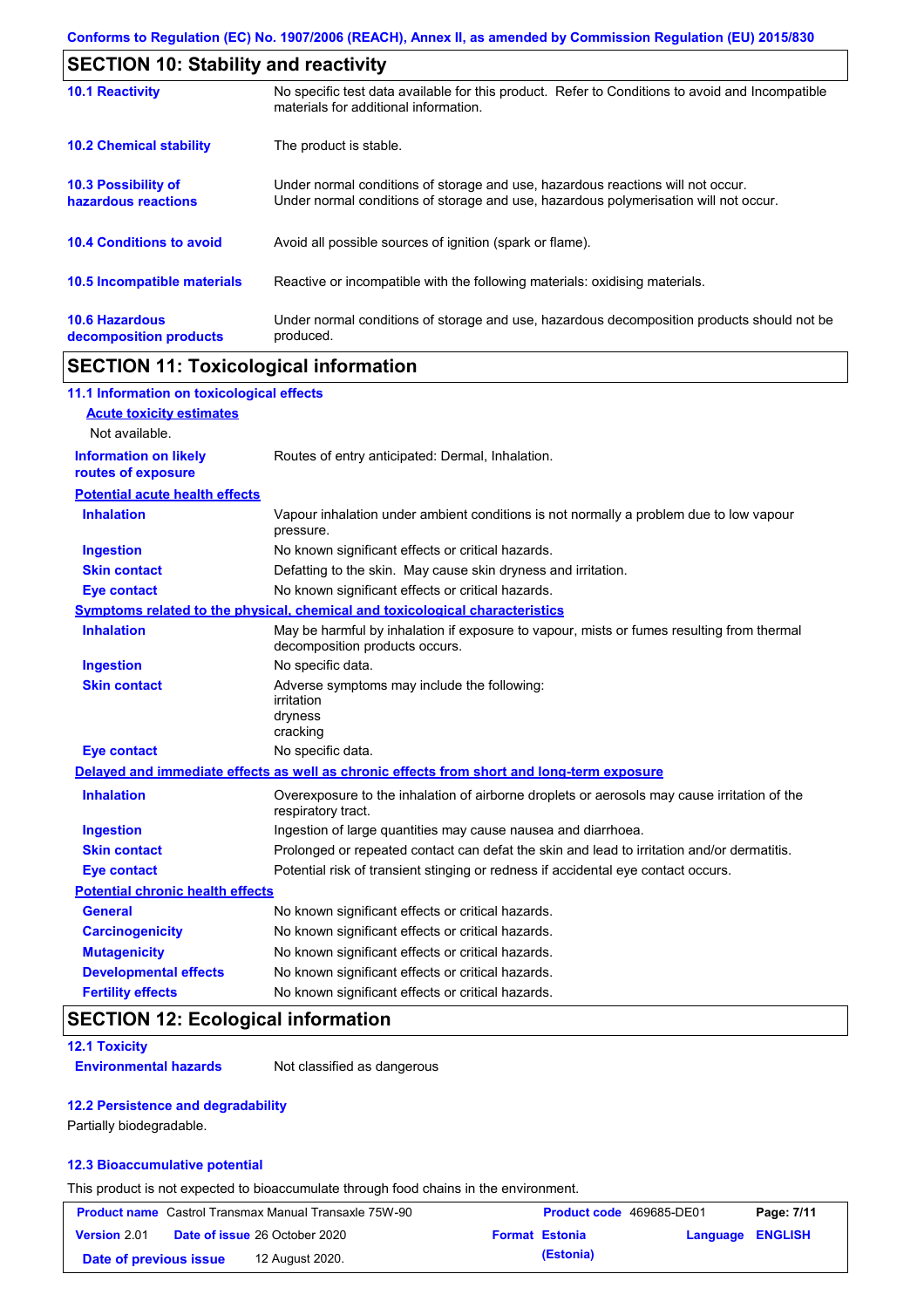# **SECTION 12: Ecological information**

| <b>12.4 Mobility in soil</b>                            |                                                                      |
|---------------------------------------------------------|----------------------------------------------------------------------|
| <b>Soil/water partition</b><br><b>coefficient (Koc)</b> | Not available.                                                       |
| <b>Mobility</b>                                         | Spillages may penetrate the soil causing ground water contamination. |

### **12.5 Results of PBT and vPvB assessment**

Product does not meet the criteria for PBT or vPvB according to Regulation (EC) No. 1907/2006, Annex XIII.

| 12.6 Other adverse effects          |                                                                                                                           |
|-------------------------------------|---------------------------------------------------------------------------------------------------------------------------|
| <b>Other ecological information</b> | Spills may form a film on water surfaces causing physical damage to organisms. Oxygen<br>transfer could also be impaired. |
|                                     |                                                                                                                           |

## **SECTION 13: Disposal considerations**

### **13.1 Waste treatment methods**

**Product**

**Methods of disposal**

Where possible, arrange for product to be recycled. Dispose of via an authorised person/ licensed waste disposal contractor in accordance with local regulations.

**Hazardous waste** Yes.

#### **European waste catalogue (EWC)**

| Waste code | <b>Waste designation</b>                |
|------------|-----------------------------------------|
| 13 02 08*  | other engine, gear and lubricating oils |

However, deviation from the intended use and/or the presence of any potential contaminants may require an alternative waste disposal code to be assigned by the end user.

### **Packaging**

| <b>Methods of disposal</b> | Where possible, arrange for product to be recycled. Dispose of via an authorised person/<br>licensed waste disposal contractor in accordance with local regulations.                                                                    |
|----------------------------|-----------------------------------------------------------------------------------------------------------------------------------------------------------------------------------------------------------------------------------------|
| <b>Special precautions</b> | This material and its container must be disposed of in a safe way. Empty containers or liners<br>may retain some product residues. Avoid dispersal of spilt material and runoff and contact with<br>soil, waterways, drains and sewers. |
| <b>References</b>          | Commission 2014/955/EU<br>Directive 2008/98/EC                                                                                                                                                                                          |

# **SECTION 14: Transport information**

|                                           | <b>ADR/RID</b> | <b>ADN</b>     | <b>IMDG</b>    | <b>IATA</b>    |
|-------------------------------------------|----------------|----------------|----------------|----------------|
| 14.1 UN number                            | Not regulated. | Not regulated. | Not regulated. | Not regulated. |
| 14.2 UN proper<br>shipping name           |                |                | -              |                |
| <b>14.3 Transport</b><br>hazard class(es) |                |                |                |                |
| 14.4 Packing<br>group                     |                |                |                |                |
| 14.5<br><b>Environmental</b><br>hazards   | No.            | No.            | No.            | No.            |
| <b>Additional</b><br><b>information</b>   |                |                |                |                |

**14.6 Special precautions for user** Not available.

**14.7 Transport in bulk according to Annex II of Marpol and the IBC Code** Not available.

|                        | <b>Product name</b> Castrol Transmax Manual Transaxle 75W-90 | <b>Product code</b> 469685-DE01 |                  | Page: 8/11 |
|------------------------|--------------------------------------------------------------|---------------------------------|------------------|------------|
| Version 2.01           | <b>Date of issue 26 October 2020</b>                         | <b>Format Estonia</b>           | Language ENGLISH |            |
| Date of previous issue | 12 August 2020.                                              | (Estonia)                       |                  |            |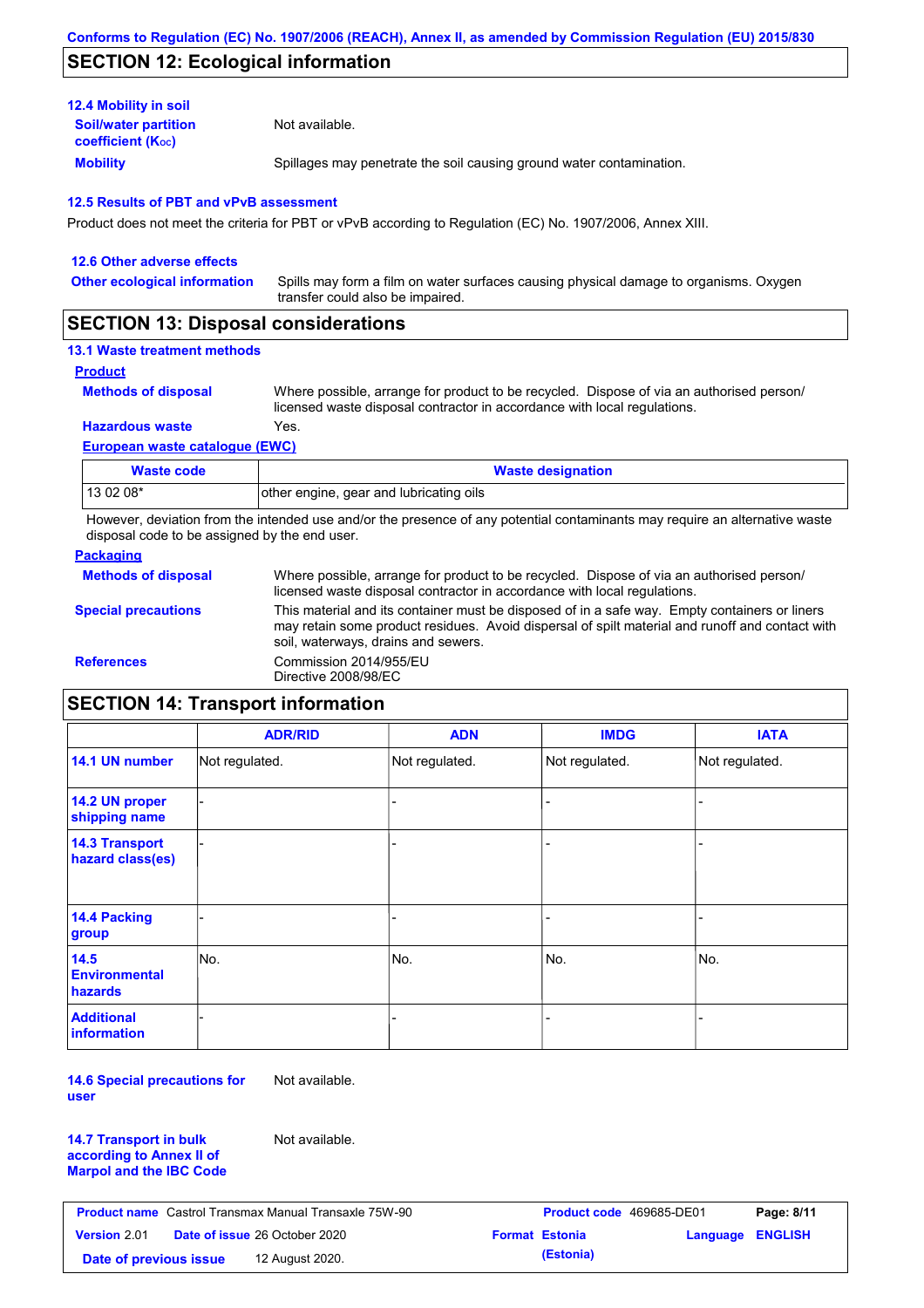# **SECTION 15: Regulatory information**

|                                                                  | 15.1 Safety, health and environmental regulations/legislation specific for the substance or mixture                            |
|------------------------------------------------------------------|--------------------------------------------------------------------------------------------------------------------------------|
| EU Regulation (EC) No. 1907/2006 (REACH)                         |                                                                                                                                |
| Annex XIV - List of substances subject to authorisation          |                                                                                                                                |
| <b>Annex XIV</b>                                                 |                                                                                                                                |
| None of the components are listed.                               |                                                                                                                                |
| <b>Substances of very high concern</b>                           |                                                                                                                                |
| None of the components are listed.                               |                                                                                                                                |
| <b>Other regulations</b>                                         |                                                                                                                                |
| <b>REACH Status</b>                                              | The company, as identified in Section 1, sells this product in the EU in compliance with the<br>current requirements of REACH. |
| <b>United States inventory</b><br>(TSCA 8b)                      | All components are active or exempted.                                                                                         |
| <b>Australia inventory (AICS)</b>                                | All components are listed or exempted.                                                                                         |
| <b>Canada inventory</b>                                          | All components are listed or exempted.                                                                                         |
| <b>China inventory (IECSC)</b>                                   | All components are listed or exempted.                                                                                         |
| <b>Japan inventory (ENCS)</b>                                    | All components are listed or exempted.                                                                                         |
| <b>Korea inventory (KECI)</b>                                    | All components are listed or exempted.                                                                                         |
| <b>Philippines inventory</b><br>(PICCS)                          | All components are listed or exempted.                                                                                         |
| <b>Taiwan Chemical</b><br><b>Substances Inventory</b><br>(TCSI)  | All components are listed or exempted.                                                                                         |
| Ozone depleting substances (1005/2009/EU)<br>Not listed.         |                                                                                                                                |
| <b>Prior Informed Consent (PIC) (649/2012/EU)</b><br>Not listed. |                                                                                                                                |
| <b>EU - Water framework directive - Priority substances</b>      |                                                                                                                                |
| None of the components are listed.                               |                                                                                                                                |
| <b>Seveso Directive</b>                                          |                                                                                                                                |

This product is not controlled under the Seveso Directive.

| <b>15.2 Chemical safety</b> | A Chemical Safety Assessment has been carried out for one or more of the substances within  |
|-----------------------------|---------------------------------------------------------------------------------------------|
| assessment                  | this mixture. A Chemical Safety Assessment has not been carried out for the mixture itself. |

# **SECTION 16: Other information**

| <b>Abbreviations and acronyms</b>                            | ADN = European Provisions concerning the International Carriage of Dangerous Goods by<br>Inland Waterway                                                                                                                                                                                   |                          |                         |            |  |
|--------------------------------------------------------------|--------------------------------------------------------------------------------------------------------------------------------------------------------------------------------------------------------------------------------------------------------------------------------------------|--------------------------|-------------------------|------------|--|
|                                                              | ADR = The European Agreement concerning the International Carriage of Dangerous Goods by<br>Road                                                                                                                                                                                           |                          |                         |            |  |
|                                                              | $ATE = Acute Toxicity Estimate$                                                                                                                                                                                                                                                            |                          |                         |            |  |
|                                                              | <b>BCF</b> = Bioconcentration Factor                                                                                                                                                                                                                                                       |                          |                         |            |  |
|                                                              | CAS = Chemical Abstracts Service                                                                                                                                                                                                                                                           |                          |                         |            |  |
|                                                              | CLP = Classification, Labelling and Packaging Regulation [Regulation (EC) No. 1272/2008]                                                                                                                                                                                                   |                          |                         |            |  |
|                                                              | CSA = Chemical Safety Assessment                                                                                                                                                                                                                                                           |                          |                         |            |  |
|                                                              | CSR = Chemical Safety Report                                                                                                                                                                                                                                                               |                          |                         |            |  |
|                                                              | DMEL = Derived Minimal Effect Level                                                                                                                                                                                                                                                        |                          |                         |            |  |
|                                                              | DNEL = Derived No Effect Level<br>EINECS = European Inventory of Existing Commercial chemical Substances<br>ES = Exposure Scenario<br>EUH statement = CLP-specific Hazard statement<br>EWC = European Waste Catalogue                                                                      |                          |                         |            |  |
|                                                              |                                                                                                                                                                                                                                                                                            |                          |                         |            |  |
|                                                              |                                                                                                                                                                                                                                                                                            |                          |                         |            |  |
|                                                              |                                                                                                                                                                                                                                                                                            |                          |                         |            |  |
|                                                              |                                                                                                                                                                                                                                                                                            |                          |                         |            |  |
|                                                              | GHS = Globally Harmonized System of Classification and Labelling of Chemicals                                                                                                                                                                                                              |                          |                         |            |  |
|                                                              | IATA = International Air Transport Association                                                                                                                                                                                                                                             |                          |                         |            |  |
|                                                              | IBC = Intermediate Bulk Container                                                                                                                                                                                                                                                          |                          |                         |            |  |
|                                                              | <b>IMDG = International Maritime Dangerous Goods</b>                                                                                                                                                                                                                                       |                          |                         |            |  |
|                                                              | LogPow = logarithm of the octanol/water partition coefficient<br>MARPOL = International Convention for the Prevention of Pollution From Ships, 1973 as<br>modified by the Protocol of 1978. ("Marpol" = marine pollution)<br>OECD = Organisation for Economic Co-operation and Development |                          |                         |            |  |
|                                                              |                                                                                                                                                                                                                                                                                            |                          |                         |            |  |
|                                                              |                                                                                                                                                                                                                                                                                            |                          |                         |            |  |
|                                                              |                                                                                                                                                                                                                                                                                            |                          |                         |            |  |
|                                                              | PBT = Persistent, Bioaccumulative and Toxic                                                                                                                                                                                                                                                |                          |                         |            |  |
| <b>Product name</b> Castrol Transmax Manual Transaxle 75W-90 |                                                                                                                                                                                                                                                                                            | Product code 469685-DE01 |                         | Page: 9/11 |  |
| <b>Version 2.01</b>                                          | Date of issue 26 October 2020                                                                                                                                                                                                                                                              | <b>Format Estonia</b>    | <b>Language ENGLISH</b> |            |  |

**Date of previous issue (Estonia)** 12 August 2020.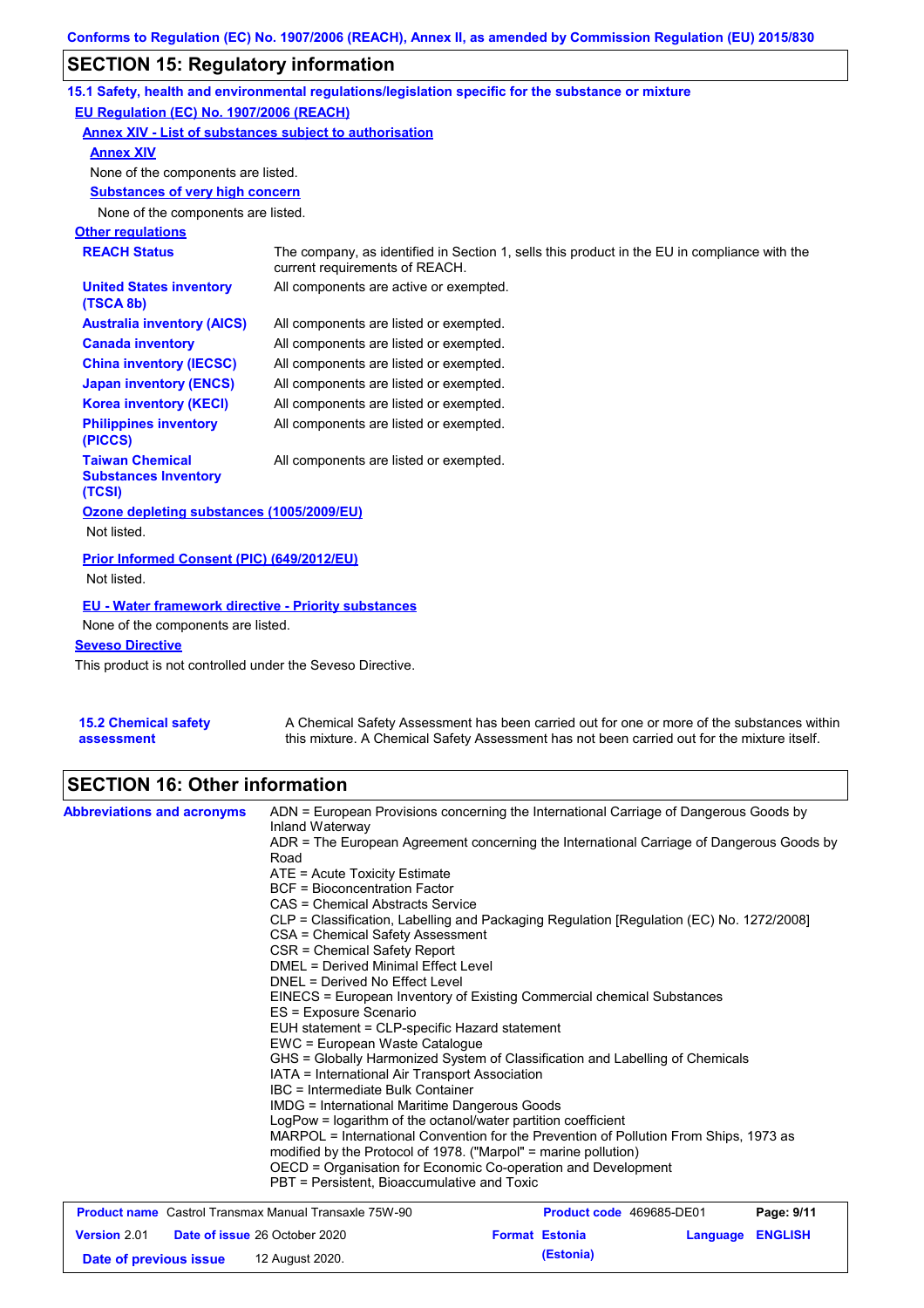### **SECTION 16: Other information**

PNEC = Predicted No Effect Concentration REACH = Registration, Evaluation, Authorisation and Restriction of Chemicals Regulation [Regulation (EC) No. 1907/2006] RID = The Regulations concerning the International Carriage of Dangerous Goods by Rail RRN = REACH Registration Number SADT = Self-Accelerating Decomposition Temperature SVHC = Substances of Very High Concern STOT-RE = Specific Target Organ Toxicity - Repeated Exposure STOT-SE = Specific Target Organ Toxicity - Single Exposure TWA = Time weighted average UN = United Nations UVCB = Complex hydrocarbon substance VOC = Volatile Organic Compound vPvB = Very Persistent and Very Bioaccumulative Varies = may contain one or more of the following 64741-88-4 / RRN 01-2119488706-23, 64741-89-5 / RRN 01-2119487067-30, 64741-95-3 / RRN 01-2119487081-40, 64741-96-4/ RRN 01-2119483621-38, 64742-01-4 / RRN 01-2119488707-21, 64742-44-5 / RRN 01-2119985177-24, 64742-45-6, 64742-52-5 / RRN 01-2119467170-45, 64742-53-6 / RRN 01-2119480375-34, 64742-54-7 / RRN 01-2119484627-25, 64742-55-8 / RRN 01-2119487077-29, 64742-56-9 / RRN 01-2119480132-48, 64742-57-0 / RRN 01-2119489287-22, 64742-58-1, 64742-62-7 / RRN 01-2119480472-38, 64742-63-8, 64742-65-0 / RRN 01-2119471299-27, 64742-70-7 / RRN 01-2119487080-42, 72623-85-9 / RRN 01-2119555262-43, 72623-86-0 / RRN 01-2119474878-16, 72623-87-1 / RRN 01-2119474889-13

#### **Procedure used to derive the classification according to Regulation (EC) No. 1272/2008 [CLP/GHS]**

| <b>Classification</b>                                  |                            | <b>Justification</b>                          |
|--------------------------------------------------------|----------------------------|-----------------------------------------------|
| Not classified.                                        |                            |                                               |
| <b>Full text of abbreviated H</b><br><b>statements</b> | H304                       | May be fatal if swallowed and enters airways. |
| <b>Full text of classifications</b><br>[CLP/GHS]       | Asp. Tox. 1, H304          | <b>ASPIRATION HAZARD - Category 1</b>         |
| <b>History</b>                                         |                            |                                               |
| Date of issue/ Date of<br>revision                     | 26/10/2020.                |                                               |
| Date of previous issue                                 | 12/08/2020.                |                                               |
| <b>Prepared by</b>                                     | <b>Product Stewardship</b> |                                               |

#### **Indicates information that has changed from previously issued version.**

#### **Notice to reader**

All reasonably practicable steps have been taken to ensure this data sheet and the health, safety and environmental information contained in it is accurate as of the date specified below. No warranty or representation, express or implied is made as to the accuracy or completeness of the data and information in this data sheet.

The data and advice given apply when the product is sold for the stated application or applications. You should not use the product other than for the stated application or applications without seeking advice from BP Group.

It is the user's obligation to evaluate and use this product safely and to comply with all applicable laws and regulations. The BP Group shall not be responsible for any damage or injury resulting from use, other than the stated product use of the material, from any failure to adhere to recommendations, or from any hazards inherent in the nature of the material. Purchasers of the product for supply to a third party for use at work, have a duty to take all necessary steps to ensure that any person handling or using the product is provided with the information in this sheet. Employers have a duty to tell employees and others who may be affected of any hazards described in this sheet and of any precautions that should be taken. You can contact the BP Group to ensure that this document is the most current available. Alteration of this document is strictly prohibited.

| <b>Product name</b> Castrol Transmax Manual Transaxle 75W-90 |  | <b>Product code</b> 469685-DE01      |  | Page: 10/11           |                         |  |
|--------------------------------------------------------------|--|--------------------------------------|--|-----------------------|-------------------------|--|
| <b>Version 2.01</b>                                          |  | <b>Date of issue 26 October 2020</b> |  | <b>Format Estonia</b> | <b>Language ENGLISH</b> |  |
| Date of previous issue                                       |  | 12 August 2020.                      |  | (Estonia)             |                         |  |